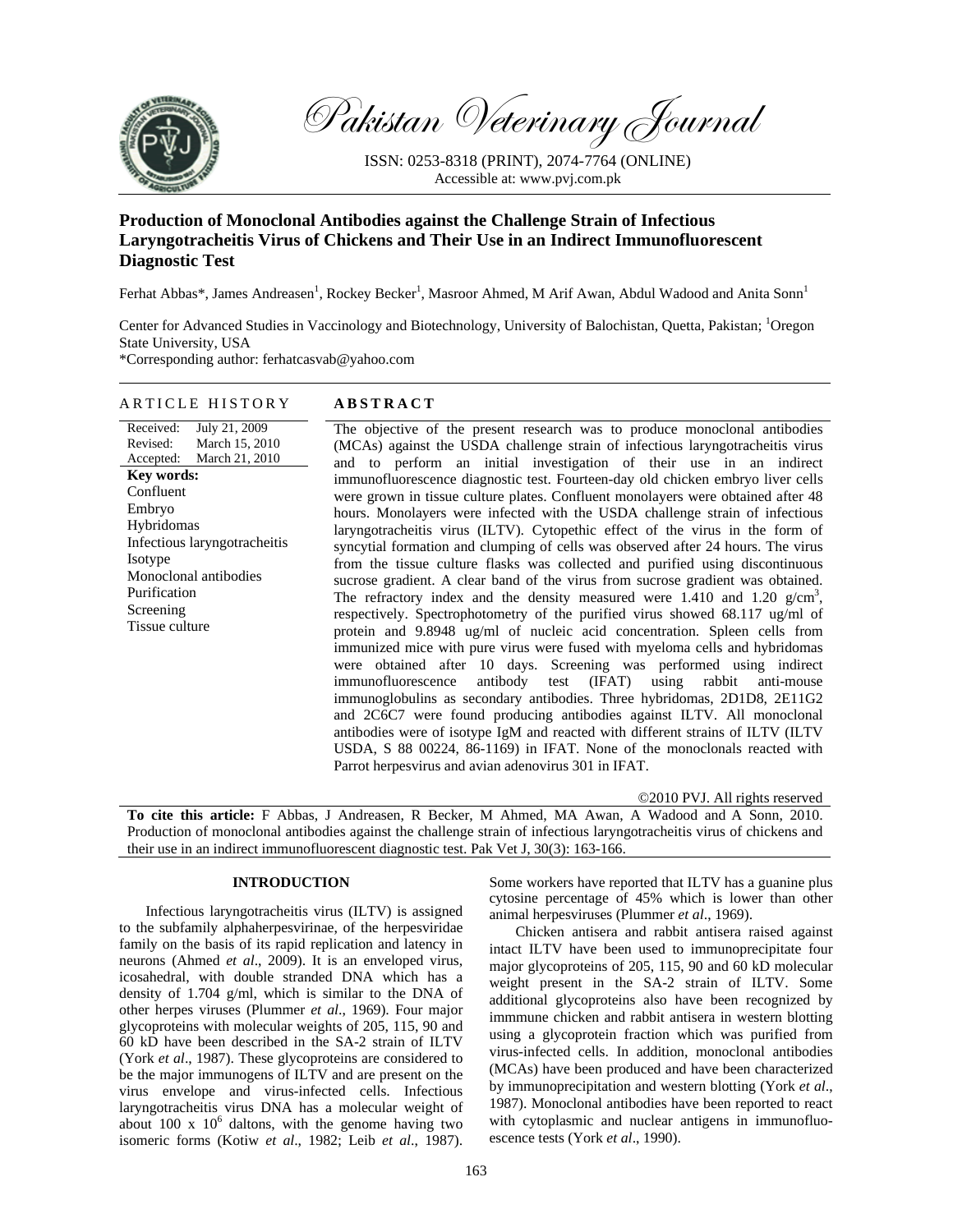All strains of ILT virus isolated throughout the world so far are antigenically homogenous on the basis of their reaction in virus neutralization tests (York *et al*., 1989). However, restriction endonucleases have been used to study the DNA patterns and differences have been reported among some strains of ILT virus (Kotiw *et al*., 1982).

Monoclonal antibodies (MCAs) are a homogenous population of identical antibodies with a defined specificity secreted by a B-cell after fusion with tumour cell. Somatic cell hybridization can be used to generate a continuous hybridoma cell line producing a monoclonal antibody (Kohler and Milstein, 1975). The primary advantage of MCAs as diagnostic reagent is their specificity of binding to a single epitope, producing highly specific diagnostic test reagent. Monoclonal antibodies have been used to separate individual antigens from a complex mixture (Antczak, 1982). The objective of the present research was to produce MCAs against the USDA challenge strain of infectious laryngo-tracheitis virus and to perform an initial investigation of their use in an indirect immunofluorescence diagnostic test.

## **MATERIALS AND METHODS**

## **Source of virus**

 Infectious laryngotracheitis virus strains included in the study were United States Department of Agriculture (USDA) challenge strain, provided by the National Veterinary Services laboratory in Ames, Iowa; 86-1169, a Georgia field isolate; and S 88 00224, a California field isolate. Other viruses were: a Parrot herpesvirus (Pacheco's disease virus) and avian adenovirus 301, obtained from The Avian Serology Laboratory, Veterinary Diagnostic Laboratory, Oregon State University, USA.

## **Virus growth and purification**

Chicken liver cells were grown according to the method described earlier (Chomiac *et al*., 1960) with slight modification. Chicken embryo liver cells were taken from 14-day old chicken embryos. For this purpose, the livers were removed aseptically and placed in calcium and magnesium free phosphate-buffered saline (PBS) in a beaker. After chopping with scissors, livers were washed 5-6 times with PBS to eliminate the red blood cells and other fibrous tissue. Versene-trypsin (0.25%) was used to separate the cells. Trypsinization was stopped by adding sufficient chilled fetal bovine serum (FBS) to produce an 8% concentration, and cells were centrifuged at 750 X g for 5 minutes. Packed cells were diluted at the rate of 1:150 in minimal essential medium (MEM) containing 10% FBS, 1% gentamicin (50 ug/ml), and 1% amphotericin-B (2.5 ug/ml) at pH 7.0-7.1.

Liver cells were grown in tissue culture plates at 37<sup>0</sup>C. Cell monolayers were infected with 300 ul of USDA challenge strain of ILTV (TCID<sub>50</sub> 10<sup>6.5</sup>/ml) and the cells infected with this particular strain were used for virus purification according to the method of Andreasen *et al*. (1990). Briefly, infected cells were collected and virus particles were released by sonification. The output frequency of sonicator was 20 KHz and sonification was conducted for 1 minute at the interval of 5 seconds. The solution was centrifuged at 6000 X g for 25 minutes to

separate the cellular debris. The supernatant was layered onto discontinuous sucrose gradient and centrifuged at 100,000 X g for 1 hour. Visible virus bands were collected from the 30-65% sucrose interface and further centrifuged through continuous sucrose gradient at  $100,000$  X g for 20 hours at 4°C. Visible virus bands were collected, refractory index and the density of the virus sucrose solution were calculated. Virus sucrose solution was placed in a concentrator (100,000 MW) and centrifuged at 1250 X g for 45 minutes to eliminate sucrose. Dialysis was performed by keeping dialysis tubing containing virus-sucrose solution in TEN buffer (Tris 0.01M, EDTA 0.001M, NaCl 0.1M in distilled water, pH 7.2) for 48 hours to completely eliminate sucrose. Scanning electron microscopy was performed to see virus particles (Watrach *et al*., 1959). Spectrophotometry was conducted at 260 nm wavelength to measure protein and nucleic acid concentration of the purified virus. Blank was run in spectrophotometry with TEN buffer at the same wavelength. Purified virus was stored at  $-70^{\circ}$ C.

### **Mouse immunization**

Five female BALB/c mice were immunized intraperitoneally with an emulsion containing live virus and Freund's complete adjuvant. About 0.8 ml of pure virus was emulsified using sonicator (20 KHz output frequency for 1 minute) with 0.8 ml of Freund's complete adjuvant and centrifuged at 25000 rpm for 5 minutes. About 0.2 ml of this virus was given intraperitoneally to each mouse. Three weeks later, mice were immunized through the same route with an emulsion containing live virus and incomplete Freund's adjuvant. An intravenous booster injection of 1 ml of the live purified virus without any adjuvant was given to the mice 4 days before fusion (Kohler and Milstein, 1975). Five unimmunized female BALB/c mice were also kept for a source of negative control sera.

#### **Fusion and cloning**

SP2/0-Ag14 myeloma cells were obtained from the Monoclonal Antibody Facility, Oregon State University, USA. These cells were fused with spleen cells of the immunized mice for production of monoclonal antibodies (Kohler and Milstein, 1975). Briefly, the spleen cells were mixed with SP2/0-AG14 mouse myeloma cells at the ratio of 1:1 (Schulman *et al.,* 1978). One ml of 50% polyethylene glycol (PEG) was added to the cells as a fusion reagent. Cells were mixed in Dulbecco's Modified Eagle's medium (DMEM), centrifuged and resuspended in hypoxanthine aminopterin thymidine (HAT) medium. Cells were then grown in 96-well tissue culture plates at 37°C in a 5%  $CO<sub>2</sub>$  atmosphere. Supernatant fluids from wells were screened by indirect immunofluorescene antibody test (IFAT) for specific ILTV antibodies. Each well was checked for the presence of antibodies against ILTV by indirect immunofluorescence test (Wilks and Kogan, 1979). Briefly, 100 ul of supernatant fluid from each well was added on a slide coated with ILTV antigen (5 ul of ILTV infected liver cells). Rabbit anti-mouse immunoglobulin was used for indirect immunofluorescence test for the detection of mouse antibodies against ILTV. The hybridomas that were found to be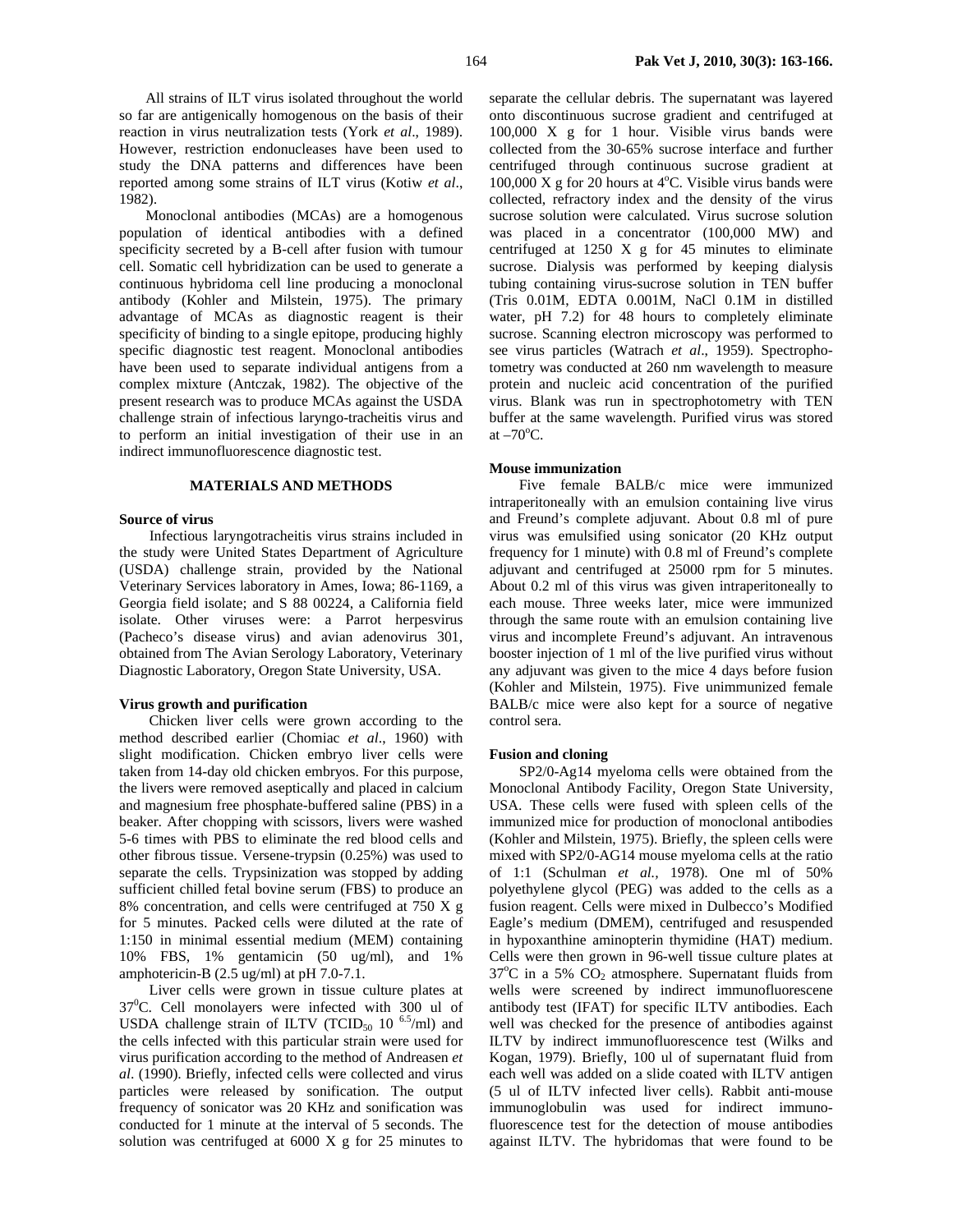producing antibodies were cloned by limiting dilution calculated to give <1 cell/well (Anonymous, 1991).

#### **Immunoglobulin subclass**

The isotypes of the monoclonal antibodies were determined by a mouse monoclonal antibody isotyping kit (Sigma, ISO-1) following manufacturer's procedure. The precoated strip (nitrocellulose membrane coated with specific isotype antigens) captured the relevant mouse immuniglobulin isotype by self-description.

#### **RESULTS**

## **Virus growth and purification**

The monolayer from chicken embryo liver cells was developed in 48 hours. After infection with the ILTV, cytopathic effect (CPE) was developed in 24 hours. The CPE was syncytial formation with the clumping of the cells due to the virus. No bacterial or fungal contamination was observed in control cells, as their was intact monolayer with healthy cells observed in uninfected flasks. The cells infected with Parrot herpesvirus and avian adenovirus 301 also produced CPE in the form of damage and clumping of the cells after 24 hours.

After centrifugation through discontinuous sucrose gradient, visible virus band was obtained and the refractory index and density were measured, which were 1.410 and 1.20 g/cm<sup>3</sup>, respectively. Icosahederal virus particles were also seen by electron microscopy (Electron micrograph not taken). Spectrophotometry of the purified virus sample showed 68.117 ug/ml of protein and 9.8948 ug/ml of nucleic acid concentration.

#### **Mouse immunization**

Serum of the immunized mice obtained from conjuntival venous sinuses showed a positive reaction against ILTV in indirect IFAT and their spleens were used for fusion. Serum from unimmunized mice did not show any reaction with ILTV in indirect IFAT.

#### **Fusion and cloning**

The hybridomas in the form of growing clump of cell were observed after 10 days of fusion in 96-well plates. Positive wells were identified by using their supernatant against ILTV in indirect IFAT.

#### **Monoclonal antibodies**

Of 234 growing hybridomas, only 15 showed positive reaction with ILTV infected cells but showed no reaction with uninfected control cells. Five of the 15 hybridomas died during the process of expansion and cloning. Four of the remaining 10 proved to give negative reactions, and 3 reacted with both infected and noninfected cells on the second screening after cloning by limiting dilution. Three hybridomas were positive against the USDA challenge strain of ILTV and were designated as 2D1D8, 2E11G2, and 2C6C7. Monoclonal antibodies secreted by three hybridomas were isotyped using the isotyping kit, and all three hybridomas 2D1D8, 2E11G2, and 2C6C7 were found to secrete IgM.

## **Indirect immunofluorescence assay**

All 3 monoclonal antibodies 2D1D8, 2E11G2 and 2C6C7 reacted in an identical manner, with fluorescence

was found mainly along the surface of the infected cells (Fig. 1). Same results were observed against the two ILT viruses including S88 00224 ILTV, and 86-1169ILTV. Parrot herpes virus and the avian adenovirus 301 did not show any fluorescence against these MCAs (Fig. 2).



**Fig. 1: Indirect immunofluorescence staining of cells infected with USDA challenge strain of infectious laryngotracheitis virus with 2D1D8 monoclonal antibody showing a positive reaction.** 



**Fig. 2: Indirect immunofluorescence staining of cells infected with avian adenovirus 301 with 2D1D8 monoclonal antibody showing a negative reaction.** 

## **DISCUSSION**

In the present study, three MCAs designated as 2D1D8, 2E11G2 and 2C6C7 were obtained. These MCAs are directed against proteins and glycoproteins which are considered as major immunogens (York *et al*., 1987). All three MCAs produced nearly identical reactions with ILTV-infected cells. Each of the three MCAs crossreacted with the other strains of ILTV and the fluorescence was nearly identical to that observed against the USDA challenge strain. All three MCAs were found to not react with the avian adenovirus 301 or Parrot herpes virus. Fluorescence was observed mainly at the surface of the virus-infected cells and fluorescence was also observed within the nucleus. These patterns of